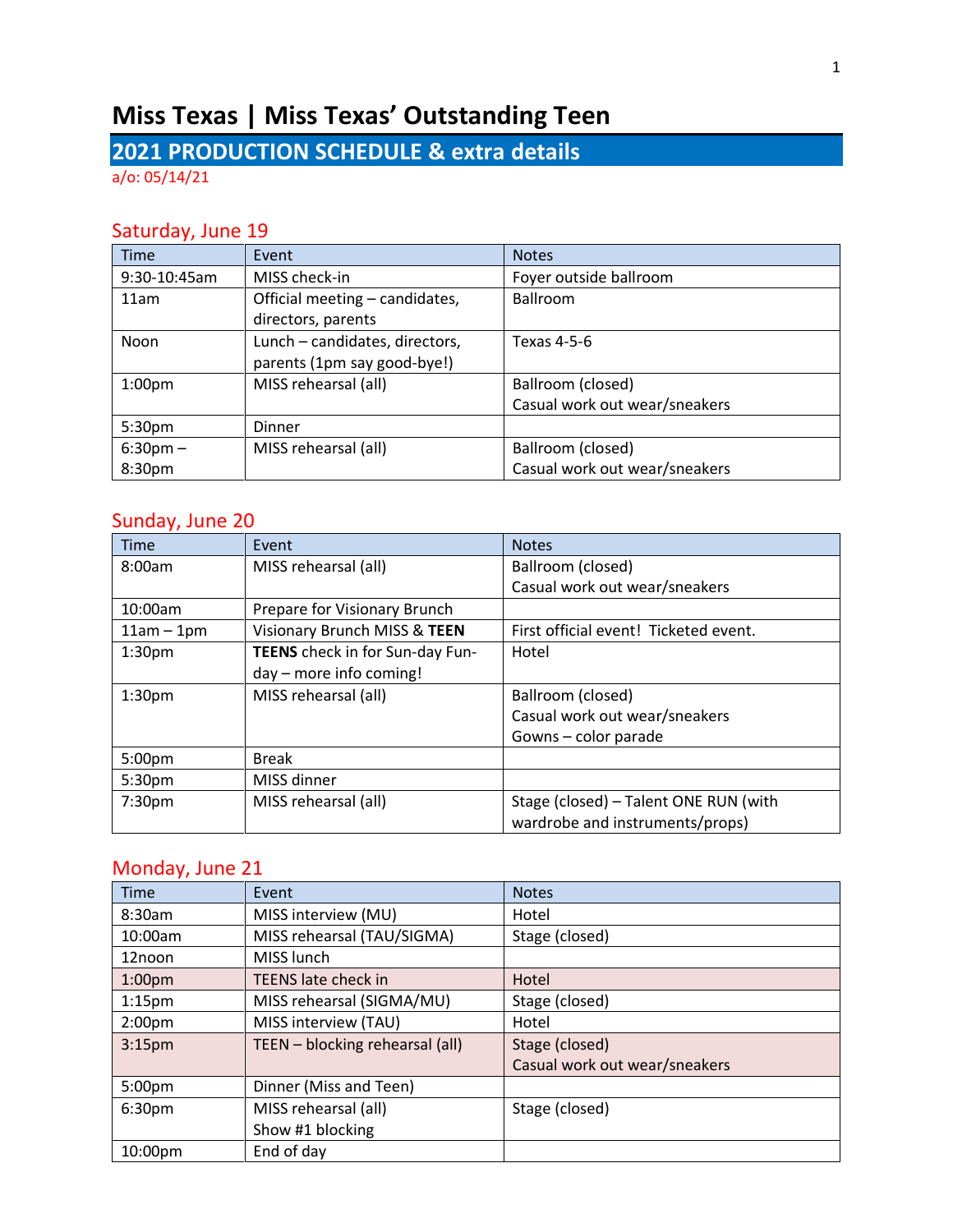### Tuesday, June 22

| <b>Time</b>        | Event                             | <b>Notes</b>                   |
|--------------------|-----------------------------------|--------------------------------|
| 8:00am             | TEEN rehearsal (all)              | Ballroom (closed)              |
|                    |                                   | Casual work wear / sneakers    |
| 8:30am             | MISS interview (SIGMA)            | Hotel                          |
| 9:00am             | MISS talent presentation (TAU)    | Competition wardrobe (open)    |
| $10:30$ am         | MISS RED CARPET presentation      | Competition wardrobe (open)    |
|                    | (MU)                              |                                |
| 12noon             | Miss Lunch                        |                                |
| $1:15$ pm          | MISS dress rehearsal (all)        | Stage (closed)                 |
|                    | Show 1                            |                                |
| 1:30 <sub>pm</sub> | TEEN interview (OMEGA)            | Hotel                          |
| 3:30pm             | TEEN active wear (TAU)            | Stage (closed) - with wardrobe |
| 5:00 <sub>pm</sub> | Dinner (Miss and Teen)            |                                |
| 6:15 <sub>pm</sub> | MISS in dressing rooms            | Theatre                        |
| $7:15$ pm          | <b>TEENS attend miss prelim</b>   | Theatre                        |
| 7:30pm             | MISS prelim show 1                | <b>Stage</b>                   |
| 9:30 <sub>pm</sub> | Visitation immediately after show | Hotel                          |

### Wednesday, June 23

| Time                | Event                             | <b>Notes</b>                             |
|---------------------|-----------------------------------|------------------------------------------|
| 8:00am              | TEEN rehearsal (all)              | Ballroom (closed)                        |
|                     |                                   | Casual work wear / sneakers              |
| 9:00am              | MISS talent presentation (MU)     | Competition wardrobe (open)              |
| 10:30am             | MISS RED CARPET presentation      | Competition wardrobe (open)              |
|                     | (SIGMA)                           |                                          |
| 11:20am             | MISS rehearsal - show 2 (all)     | Stage (closed)                           |
| 12:30 <sub>pm</sub> | MISS lunch                        |                                          |
| 1:00 <sub>pm</sub>  | TEEN talent rehearsals (all)      | Stage (open) – with competition wardrobe |
|                     |                                   | (start with last 10 contestants)         |
| 1:30 <sub>pm</sub>  | <b>TEEN interview (TAU)</b>       | Hotel                                    |
| 4:15 <sub>pm</sub>  | <b>TEEN active wear rehearsal</b> | Stage (closed) – with wardrobe           |
|                     | (OMEGA)                           |                                          |
| 5:00 <sub>pm</sub>  | Dinner (Miss)                     |                                          |
| 6:15 <sub>pm</sub>  | MISS dressing rooms               | Theatre                                  |
| 7:00 <sub>pm</sub>  | <b>TEENS dressing rooms</b>       | Theatre                                  |
| 7:30 <sub>pm</sub>  | MISS/TEEN prelim show 2           | Stage                                    |
| 9:30 <sub>pm</sub>  | Visitation immediately after show | Hotel                                    |

### Thursday, June 24

| Time    | Event                            | <b>Notes</b>                |
|---------|----------------------------------|-----------------------------|
| 8:00am  | TEEN rehearsal (all)             | Ballroom (closed)           |
|         |                                  | Casual work wear / sneakers |
| 9:00am  | MISS talent presentation (SIGMA) | Competition wardrobe (open) |
| 10:30am | MISS Red Carpet presentation     | Competition wardrobe (open) |
|         | (TAU)                            |                             |